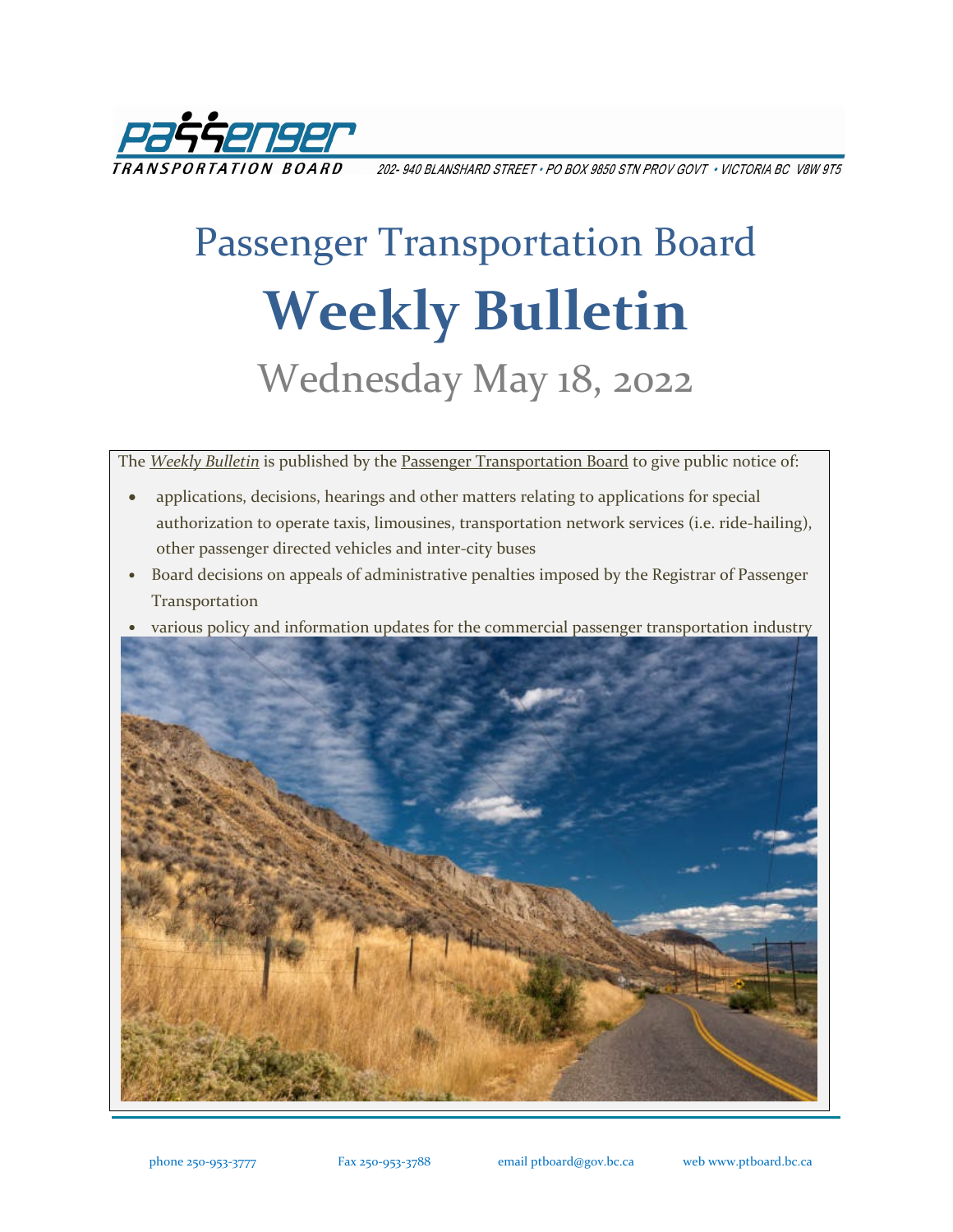### **[Final Deadline to Activate Additional Taxis](https://www.ptboard.bc.ca/documents/ia-taxi-activation-final-extension-2022.pdf)**

The Board is issuing a final activation deadline of December 31, 2022. Licensees will have until this date to activate additional vehicles, or they will no longer be valid.

#### **Vancouver Cruise Ship Schedule for TNS and Taxi Operators**

As the 2022 cruise season commences in Vancouver, TNS and Taxi Licensees are reminded to [review their terms and conditions of licence and the cruise schedule.](https://www.ptboard.bc.ca/documents/ia-Vancouver-Cruise-Ship-Season-Reminder-2022.pdf) The Board will continue its efforts to ensure that any changes or amendments are posted in the Weekly Bulletin and on the website.

#### **TOPs Processing Reminder**

With grad and summer fast approaching, licensees planning to apply for a Temporary Operating Permit (TOP) should do so well in advance and not wait until the day before or the day of the requested TOP start date. Processing cannot be guaranteed in this short a time period. To learn more about TOPs (including Peak Season and Regular), please see [Reference Sheet 17](http://www.th.gov.bc.ca/forms/getForm.aspx?formId=1351)

#### **2022 Taxi Limo Cost Index (TLCI)**

The Board has concluded its **Taxi and Limousine Cost Index (TLCI) review** for this year and a 5.3% increase will be made available for taxis to [request](https://www.th.gov.bc.ca/forms/getForm.aspx?formId=1377) until July 31, 2022. More information on the TLCI can be found in the **O&As**. Further information about the TLCI process is posted on the Board's [TLCI Page.](https://www.ptboard.bc.ca/tlci.htm)

## **2** Applications Received

[CLICK HERE](https://www.ptboard.bc.ca/making_submissions.htm) for information about making a submission on an application, deadlines and \$50 submission fees. **Application Applicant & Application Highlights Submission Deadline** 14374-22 [CLICK HERE](https://www.ptboard.bc.ca/applications/2022/20220518/14374-22-Miller-Donald-and-Miller-Wendy-Application-Summary.pdf)  to view application summary **MILLER, Donald Gordon MILLER, Wendy Lynne Margaret** *Trade Name:* Miller's Grapeful Wine Tours **New PDVA (Other PDV)** • *New Special Authorization:* Passenger Directed Vehicle Authorization (PDVA) • *Originating Area:* City of Penticton, Town of Summerland, Town of Okanagan Falls, and May 30, 2022

Town of Oliver